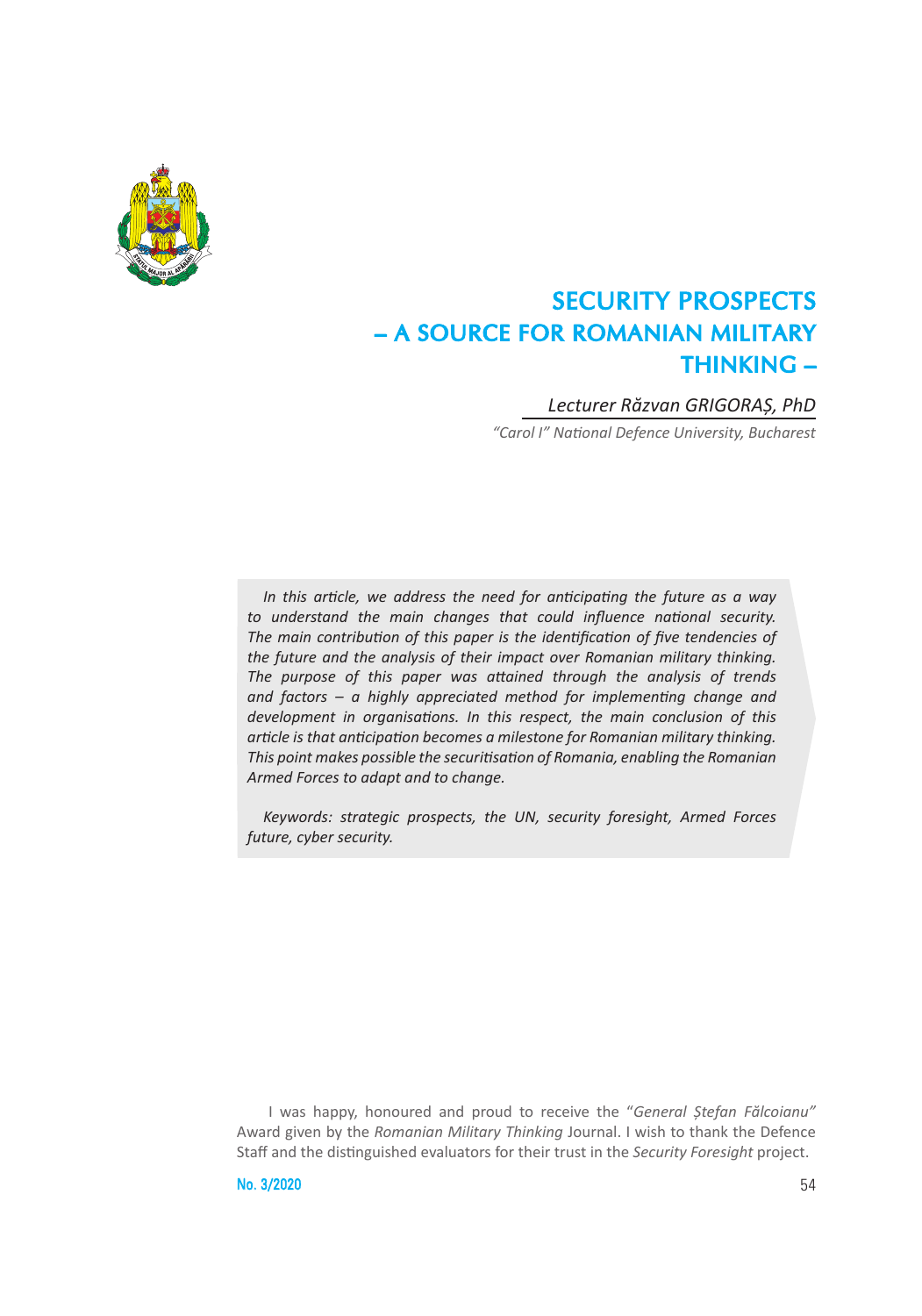

### **INTRODUCTION ON FUTURE APPROACHES**

Knowing the future is an old legacy that  $Glenn<sup>1</sup>$  considers it under-researched. Unlike the present or the past (which is known through one's experience or memories), the future cannot appeal to certainties. In fact, checking the anticipated results can only be achieved by time passing. For this reason, the idea of anticipation was confined throughout the ages in the sphere of the mystical and the mythical, the scientific element generally missing from the equation.

One of the coherent approaches that emerged the scientific perspective of anticipation belongs to Bertrand De Jouvenel<sup>2</sup>. He introduced the concept of *"possible futures"* – essentially future states that start from a unique situation and prolong to a cone of possibilities. The anticipation methodologies developed later on the basis of this concept.

Today, there are two scientific approaches that sum up the efforts in the field. The first approach – namely prospective studies – summarises the efforts of Glenn<sup>3</sup> and Popper<sup>4</sup>. They consider that anticipation has the purpose of exploring possible futures in order to wisely adopt decisions. The value of this approach consists more in opening minds and less in describing the accuracy of the method.

The second approach – namely foresight – appears in the research of Steenbergen<sup>5</sup> and Gold and Hines<sup>6</sup>. They consider that anticipation

*De Jouvenel introduced the concept of "possible futures" – essentially future states that start from a unique situation and prolong to a cone of possibilities. The anticipation methodologies developed later on the basis of this concept.*

*Bertrand* 

<sup>1</sup> J.C. Glenn, *Futures Research Methodology Version 3.0.*, Millennium Project, Washington DC, 2014.

<sup>2</sup> B.d. Jouvenel, *L'art de la conjecture*, Ed. du Rocher, Monaco, 1964.

<sup>3</sup> J.C. Glenn, *op. cit.*

<sup>4</sup> R. Popper, *Foresight Methodology*, 2008, in L. Georghiou, J. Cassingena, M. Keenan, I. Miles and R. Popper (eds.), *The Handbook of Technology Foresight*, Edward Elgar, Cheltenham, 2008, pp. 44-88.

<sup>5</sup> B. Steenbergen, *Scenarios As a Powerful Tool for Public Policy*, in *Proceedings of the Prague Workshop on Futures Studies Methodology*, 2005.

<sup>6</sup> J. Gold, A. Hines, *An Organizational Futurist Role for Integrating Foresight into Corporations. Technological Forecasting and Social Change*, 2014, DOI: 101. 10.1016/j.techfore.2014.04.003.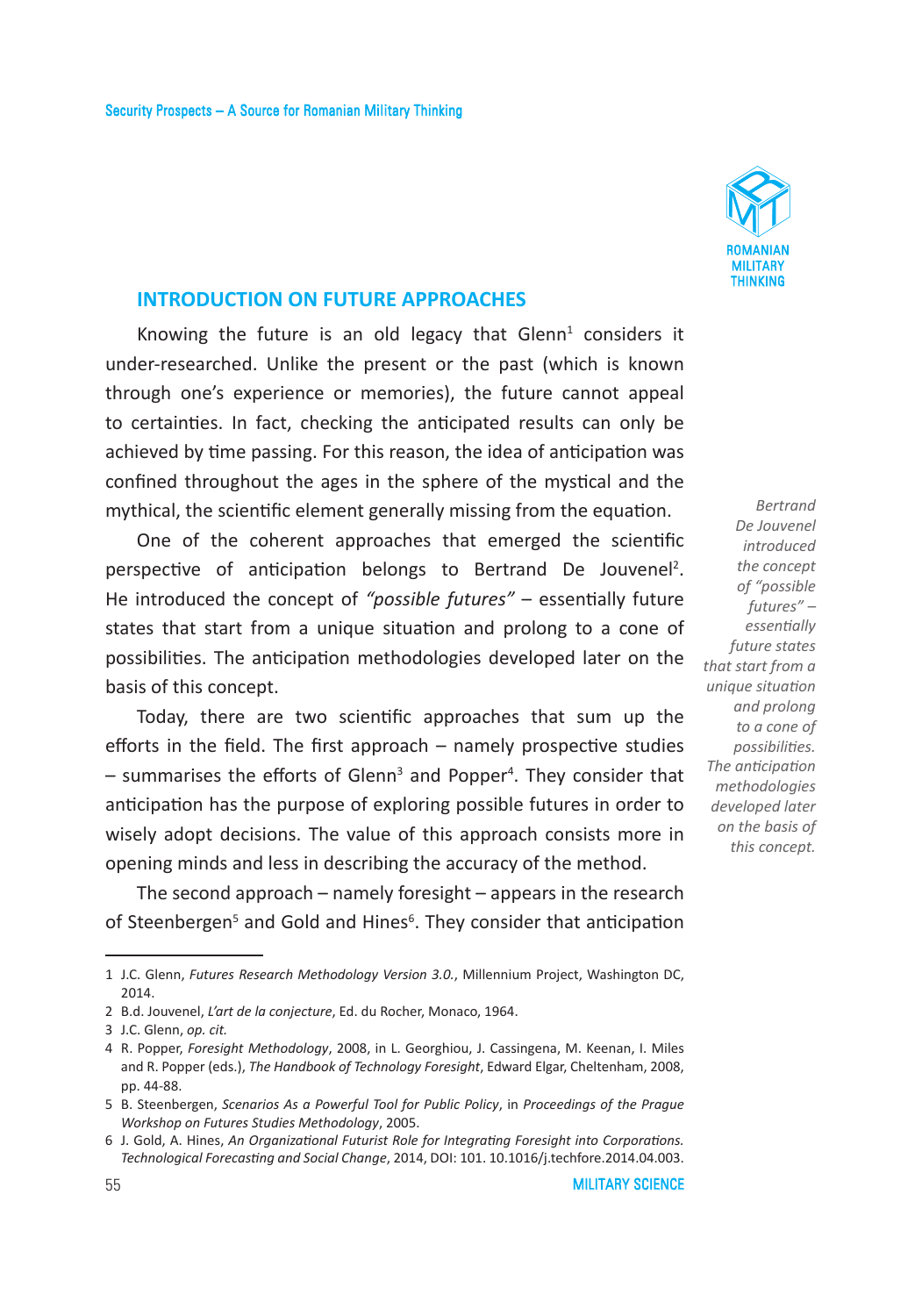

needs to better concentrate on planning and on the accuracy of the measuring instruments.

The two approaches have conceived various research styles, mostly at the crossroad between prospective studies and foresight<sup>7</sup>. Studying the future of security and defence was not an important subject for the scientific community. That happened because the anticipation in security and defence was more like a practitioners' topic. This is also the situation for the Romanian military thinking, where the priorities concerned planning military actions in conjunction to the anticipation of the enemy courses of action.

### **TENDENCIES OF 2050**

*This paper analyses some strategic prospective products in the field of security and defence (the first scientific approach) and how they can be used by Romanian military practitioners to create a solid strategic posture of Romania in 2050.* 

This paper analyses some strategic prospective products in the field of security and defence (the first scientific approach) and how they can be used by Romanian military practitioners to create a solid strategic posture of Romania in 2050. In this article, we present the main factors that can influence the future of national security and defence<sup>8</sup>.

Scientific literature abounds in analyses of this type, like Sandschneider<sup>9</sup>, Al Gore<sup>10</sup>, National Intelligence Council<sup>11</sup>, UK Ministry of National Defence<sup>12</sup>. Having in mind those papers, we selected five key-factors that will determine the Romanian military thinking to react.

We must mention here the efforts made by Godet, who applies strategic prospect in the field of planning: M. Godet, *The Art of Scenarios and Strategic Planning: Tools and Pitfalls*, in *Technological Forecasting and Social Change*, 65, 3-22, 2000) and those of Georghiou, who focuses on the social-economic dimension of foresight: L. Georghiou, *Third Generation Foresight: Integrating the Socio-economic Dimension*, in *Technology Foresight – The Approach to and Potential for New Technology Foresight, Conference proceedings, NISTEP Research Material 77*, 2001). Other efforts were made by E. Masini, who, in 1983, was thinking about the need to use the prospect also for the transfer of knowledge to planning (E. Masini, *Visions of Desirable Societies*, Oxford, Pergamon Press, 1983).

<sup>&</sup>lt;sup>8</sup> In specialised literature, the analysis of determining factors comes under many forms, among which the analysis of trends, drivers, weak signals and *black swan*-type events. For more details, see European Foresight Platform, http://www.foresight-platform.eu/community/ forlearn/how-to-do-foresight/methods/analysis/megatrend-trend-driver-issue/, retrieved on 12 February 2020.

<sup>9</sup> E. Sandschneider, *Drivers of Global Change What Happens When Digital Disruption Meets Geopolitics?*, in *Richard C. Holbrooke Forum*, June 2017.

<sup>10</sup> Al Gore, *The Future: Six Drivers of Global Change,* New York, Random House, ed. 2013.

<sup>11</sup> \*\*\*, National Intelligence Council, *Global Trends 2030: Alternative Worlds*, Washington D.C., 2012.

<sup>12</sup> \*\*\*, UK Ministry of Defence, *Global Strategic Trends: The Future Starts Today*, London 2018.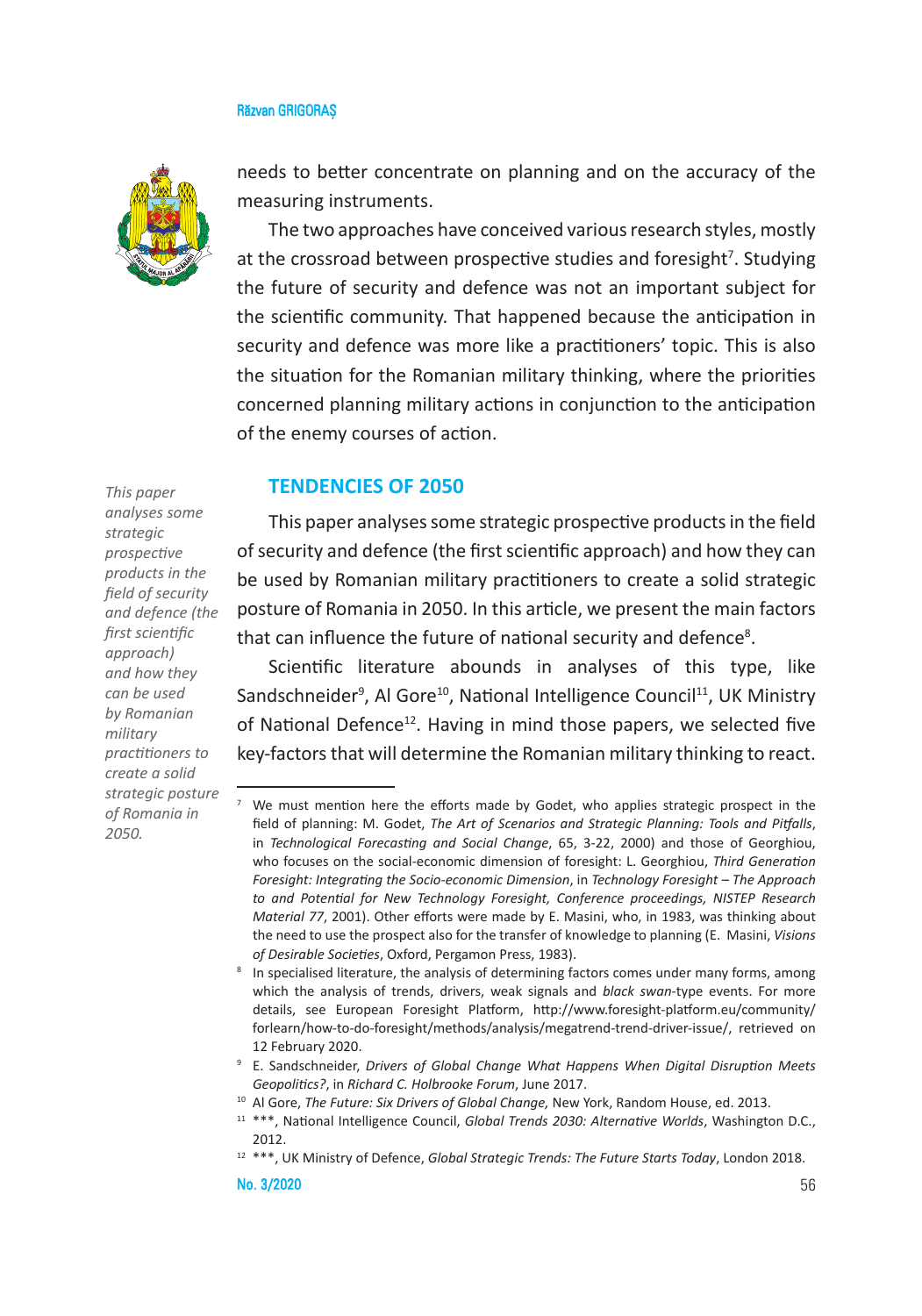These factors are as follows: *(1) shaping a post-petroleum society, (2) tackling pollution and water stress areas, (3) identifying disruptive technologies and tackling cyber space, (4) reformation of UN Security Council, and (5) redefining the global system of alliances*.

### *(1) Shaping a post-petroleum society*

The post-petroleum society solves two major problems of our world: (1) controlling energy consumption and (2) reducing pollution and global warming. These two elements are interdependent, and their boundaries often overlap, making their separate analysis difficult.

Many studies contradict themselves in numbers and create inconsistency among decision-makers when analysing energy consumption. For example, GST suggests the probable growth of Global Energy Consumption – up to 60% by 2050<sup>13</sup>. *International Futures* proposes a scenario – orientated perspective<sup>14</sup>. Thus, the overall energy consumption of 2050 may decrease by up to 30%, but may also increase by up to 60%, as shown in *figure 1*. Those differences are not at all encouraging. This is a consequence of two factors with adverse effects: (1) development of service-based economy to the detriment of industries and (2) implementation of the *Internet of Things (IOT)* concept. The first factor decreases energy consumption, shifting its pressure to China, and the second increases consumption, based on the availability of certain devices in the cloud.

However, some certainties do appear. Firstly, the reduction of energy consumption can only be achieved from an *environmental perspective*. Secondly, consumption will certainly be influenced by resource scarcity. Therefore, the vector of controlling energy consumption is determined by the protection of the environment and renewable energy. This type of society is called the post-petroleum company. It becomes a mobile of the world economic activity. We believe that the emergence of the post-petroleum society is inherent. In contrast, the exact date of occurrence remains questionable, probably after 2050.



*There are five key factors that will determine the Romanian military thinking. These are: shaping a post-petroleum society, tackling pollution and water stress areas, identifying disruptive technologies and tackling cyber space, reformation of UN Security Council, and redefining the global system of alliances.*

<sup>13</sup> *Ibid*.

<sup>14</sup> *International Futures*, 2020.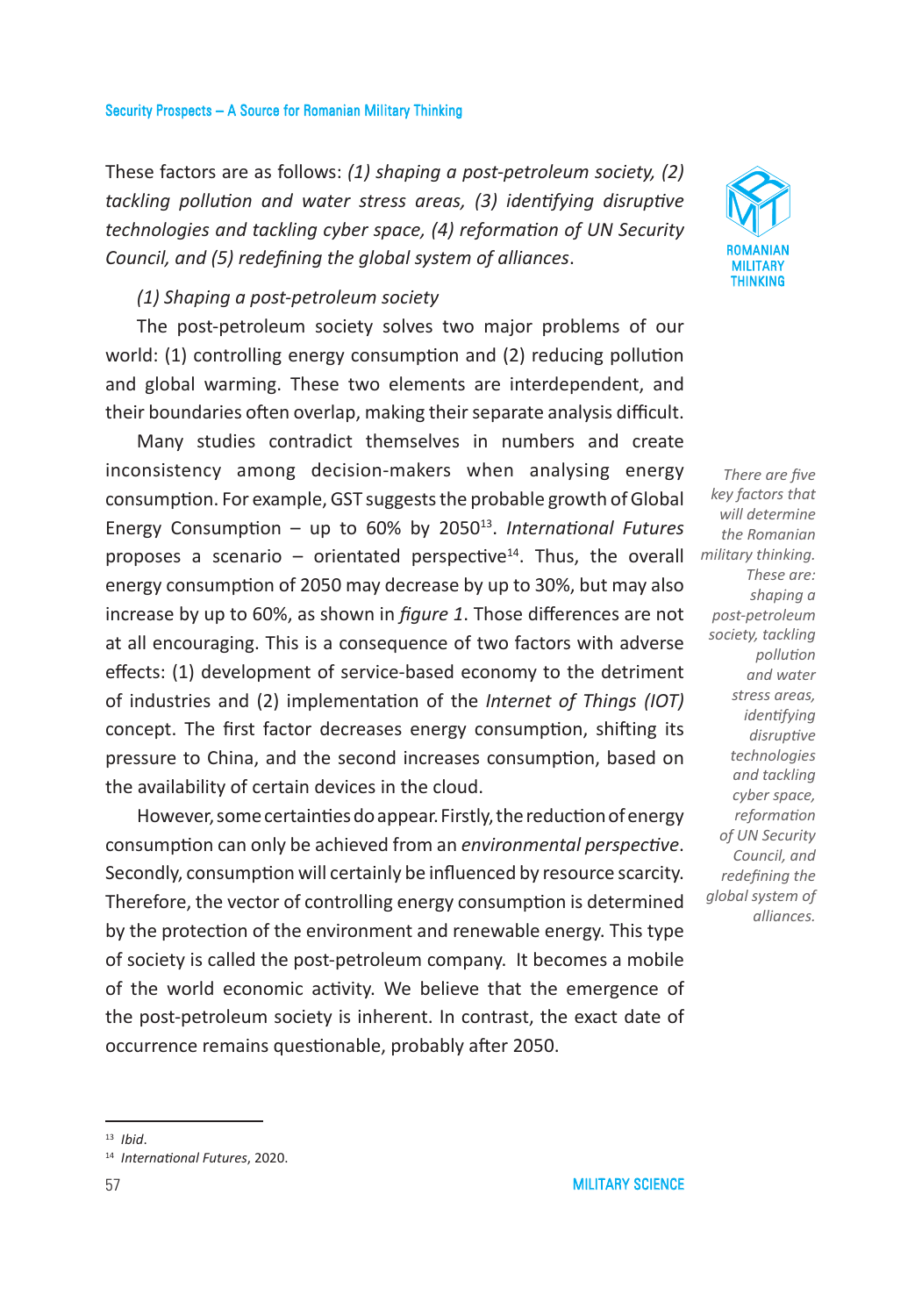



*According to IHS Global Insight estimates from 2013, shale gas will represent 60% of the US market by 2035. This estimated growth will be accompanied by an investment process that will total over \$ 1.9 trillion and will create over 1.6 million jobs until 2035.*

*Figure 1: World Energy Demand per Capita15*

\* The Base Scenario takes into account continuing the present policies. The Markets Scenario accentuates the economic measures, the Policy the impact of public policies, the Security the impact of national securitisation and Sustain Scenario the implementation of ecological policies.

This is primarily due to the occurrence of hydraulic fracturing and shale gas exploitation. According to IHS Global Insight estimates from 2013, shale gas will represent 60% of the US market by 2035. This estimated growth will be accompanied by an investment process that will total over \$ 1.9 trillion and will create over 1.6 million jobs until 2035.

**This factor challenges the Romanian military thinking** twofold. First of all, we need a *technological transformation*. This refers to the efficiency of the energy consumption of the military equipment and to the reduction of the carbon footprint of the military actions. Second of all, we need to mitigate risks drawn from *energy security*. This refers to ensuring national energy independence and protecting the critical infrastructures involved in producing or distributing energy.

### *(2) Tackling pollution and water stress areas*

In 2015, the great leaders signed the Paris Agreement – a document that aims to limit the rise of global temperature with  $1.5^{\circ}$  C by 2050<sup>16</sup>.

<sup>15</sup> Credit: *International Futures*, 2020.

<sup>16</sup> *Official Journal of the EU*, 2016.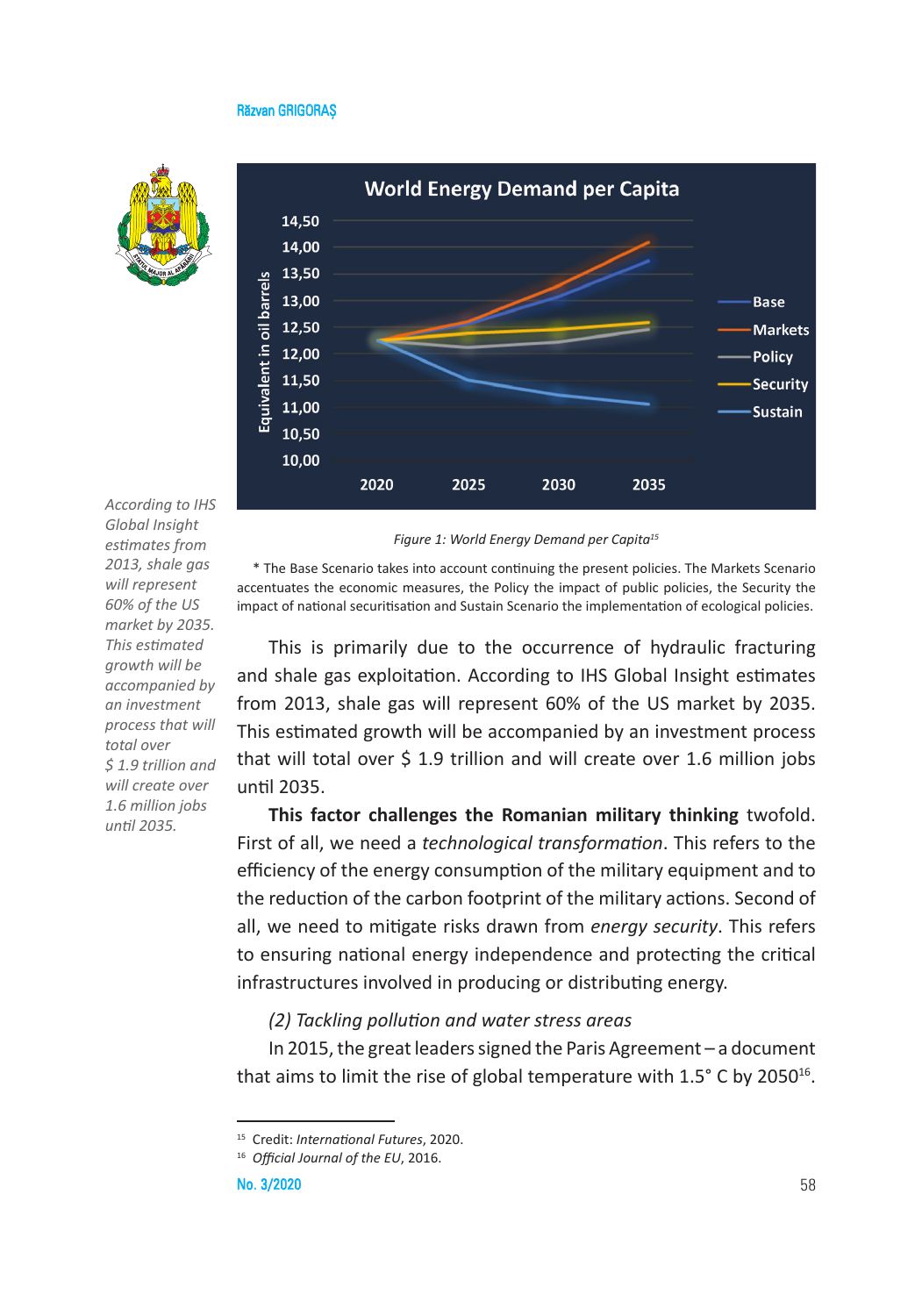There is much to be done in this regard. First of all, we have to reduce the use of coal with 50% by 2050 – an ambitious goal. The International Energy Agency predicted in 2017 that by 2050 the world would still rely on fossil fuel energy at over 70% IEA.

The use of freshwater represents a key point. The exploitation and use of freshwater are on the maximum slope worldwide, according to the *Global Strategic Trends: The Future Starts Today17* report estimates from 2017. By 2050, we anticipate massive increases in exploiting freshwater (with 1.5 trillion  $m<sup>3</sup>$  more water than in 2010). Under these conditions, **more than half of the world's population** will not have access to freshwater in 2050.

In Romania, the tendency of using freshwater is difficult to identify. International Futures scenarios tend to identify a turning point in 2040 that will need to be supported by a well-structured ecological policy, as shown in the *figure 2*. According to NIC estimates, Romania will have some severe stress related areas of access to water.



*In Romania, the tendency of using freshwater is difficult to identify. International Futures scenarios tend to identify a turning point in 2040 that will need to be supported by a well-structured ecological policy.* 

*Figure 2: Water Usage per Capita in Romania18.* 

\* The Base Scenario takes into account continuing the present policies. The Markets Scenario accentuates the economic measures, the Policy the impact of public policies, the Security the impact of national securitisation and Sustain Scenario the implementation of ecological policies.

ROMANIAN MILITARY THINKING

<sup>17</sup> \*\*\*, UK Ministry of Defence, *op. cit.*, pp. 17-18.

<sup>18</sup> Credit: International Futures, 2020.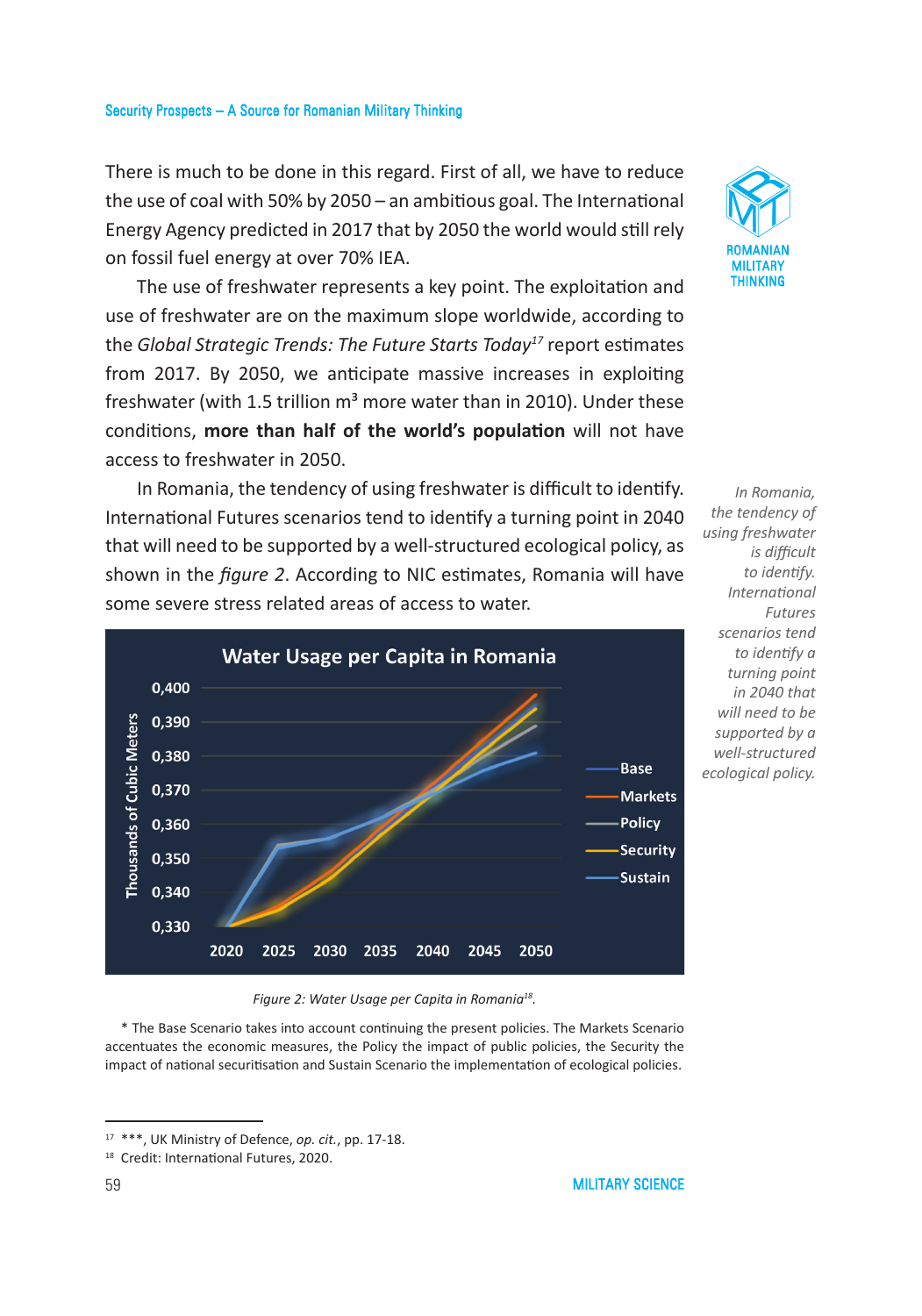

This factor challenges the Romanian military thinking as to ensure that the civil population and military forces have access to freshwater. Downsizing the carbon footprint will become a sensitive issue in 2050 press releases. Never the less, **the stress related areas of access to water** could lead to social revolts and attempts to force its redistribution.

### *(3) Identifying disruptive technologies and tackling cyber space*

Modern technologies and their impact on military actions establish major research themes. Authors like M.L. Cummings<sup>19</sup>, Stephan de Spiegeleire et al<sup>20</sup> and Panwar<sup>21</sup> describe the possibilities of using artificial intelligence (AI) in the military field. Some important states  $-$  such as the US – intend to militarise the cloud<sup>22</sup>. Last but not least, the impact of IoT on military conflicts becomes a key point in ensuring initiative and freedom of action of forces, as Tonin $^{23}$  notes.

RAND Europe and HCSS have synthesised in a study the main technological issues of our day that can influence the endowment of forces. The themes are (1) the sensorisation and expansion of networks; (2) machine learning and artificial intelligence; (3) globalisation of technology; (4) space as an operating environment; (5) human development; and (6) renewable energy and energy weapons<sup>24</sup>.

Today's practice illustrates another major topic: cybersecurity and cybercrime. In 2016, some North Korean actors staged a cyberrobbery that damaged the Bank of Bangladesh with \$81 million<sup>25</sup>. In the same year, North Koreans launched the WannaCry ransomware that produced

*technologies and their impact on military actions establish major research themes. Authors like M.L. Cummings, Stephan de Spiegeleire et al and Panwar describe the possibilities of using artificial intelligence (AI) in the military field.* 

*Modern* 

<sup>19</sup> M.L. Cummings, *Artificial Intelligence and the Future of Warfare*, The Royal Institute of International Affairs, Chatham House, 2017.

<sup>20</sup> S. de Spiegeleire et al., *Artificial Intelligence and the Future of Defense: Strategic Implications for Small- and Medium-Sized Force Providers*, The Hague Centre for Strategic Studies (HCSS), 2017.

<sup>21</sup> R.S. Panwar, *AI in Military Operations*, IDSA Strategic Comments, www.idsa.in, 2018, retrieved on 12 February 2020.

<sup>22</sup> \*\*\*, US Army, *Army Cloud Computing Strategy*, 2015.

<sup>23</sup> M. Tonin, *The Internet Of Things: Promises and Perils of a Disruptive Technology,* https://www. nato-pa.int/document/2017-internet-things-tonin-report-175-stctts-17-e-bis, retrieved on 10.02.2020.

<sup>24</sup> *European Defence Matters*, 2017.

<sup>25</sup> D.R. Coats, *Statement for the Record Worldwide Threat Assessment of the US Intelligence Community*, United Stated Army War College, 2018.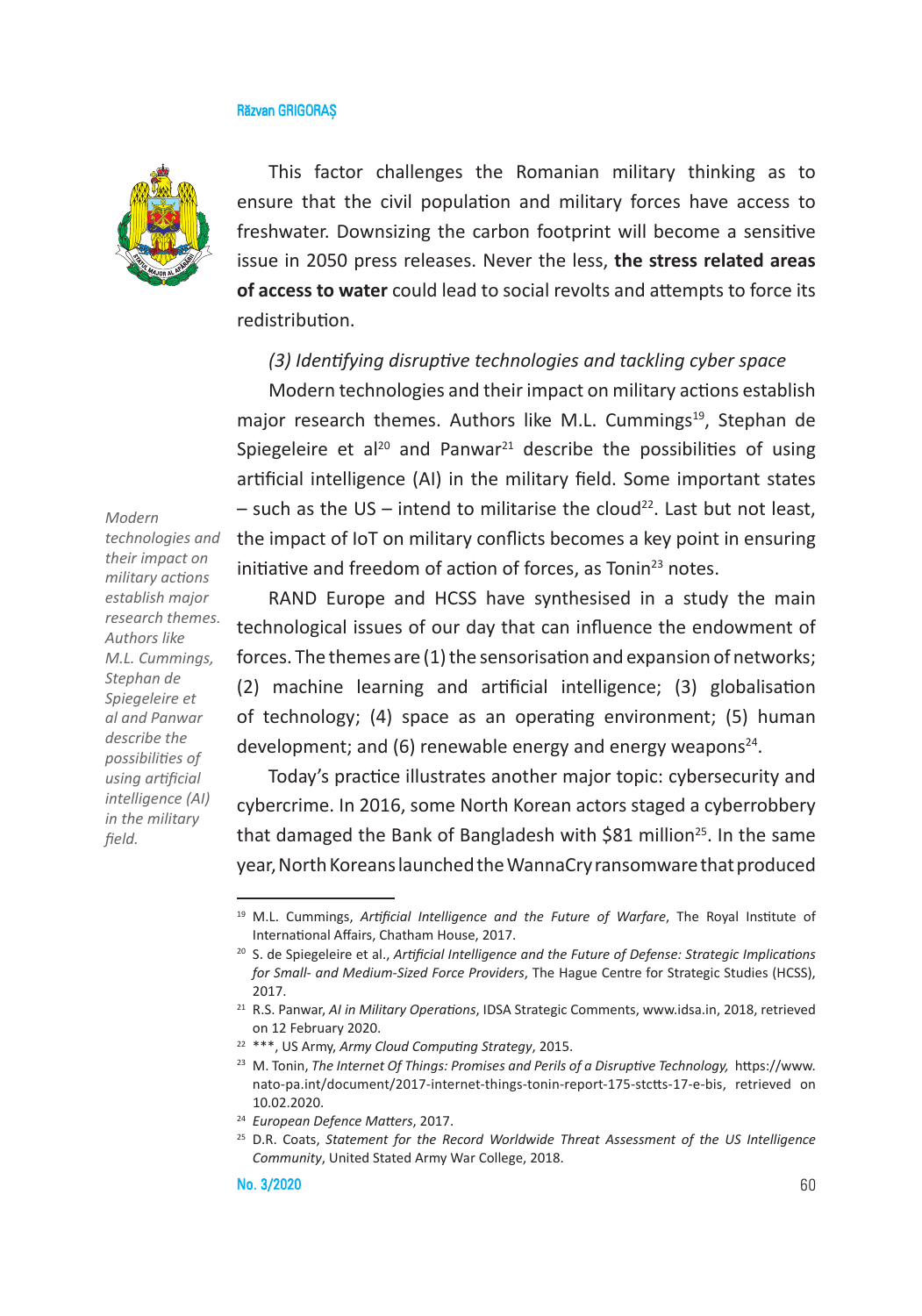dramatic effects worldwide<sup>26</sup>. In 2017, the US National Cybersecurity and Communications Integration Center (NCCIC) has disclosed publicly that NotPetya malware shut off the local electricity during actions of the Russian Federation in Ukraine. **NotPetya has managed also to stop the functioning of the Chernobyl Nuclear Power Plant monitoring**  system in addition to the damages of over 10 billion dollars<sup>27</sup>.

On these premises, it is very difficult to anticipate the technological developments that influence military thinking in 2050. **However, we can do some estimation.** One of the most important consequences of technical evolutions is that powerful states will be able to use *nuclearcharged weapon systems* in space by 2050, which will lead to the definition of a new operational space. A second estimation concerns the quality of data and information. GST believes that, as the amount of information will expand, especially in cyberspace, it will be harder to differentiate between truth and fake news<sup>28</sup>. Thus, who will have access to information and data directly from the source, will be stronger. We expect that by 2050, some non-state actors to have access to high-resolution satellite images of the Globe, fundamentally influencing the balance of military confrontations. Certain states and non-state entities have already developed algorithms for civilian population analysis. We expected that these to be used in the planning of asymmetric actions by non-state actors by 2050. It is slightly unclear how the Romanian military thinking will manage to tackle these issues.

However, the main risk-generating factor in 2050 will be cybercrime. Some authors consider the ability to control cyber space as the future dominant form of power of actors of any kind. Future cyber-actions will be able to create effects on critical infrastructures, industrial facilities and may stop access to public services, **especially for military forces engaged conducted in military actions**. According to GST this will require



*One of the most important consequences of technical evolutions is that powerful states will be able to use nuclearcharged weapon systems in space by 2050, which will lead to the definition of a new operational space.*

<sup>26</sup> *Strategic Cyberspace Operations Guide*, 2018.

<sup>27</sup> M. Scott et al., *Cyberattack Hits Ukraine Then Spreads Internationally*, *New York Times*, 26 June 2017, https://www.nytimes.com/2017/06/27/technology/ransomware-hackers.html, retrieved on 10.02.2020.

<sup>28</sup> \*\*\*, UK Ministry of Defence, *op. cit.*, pp. 129-137.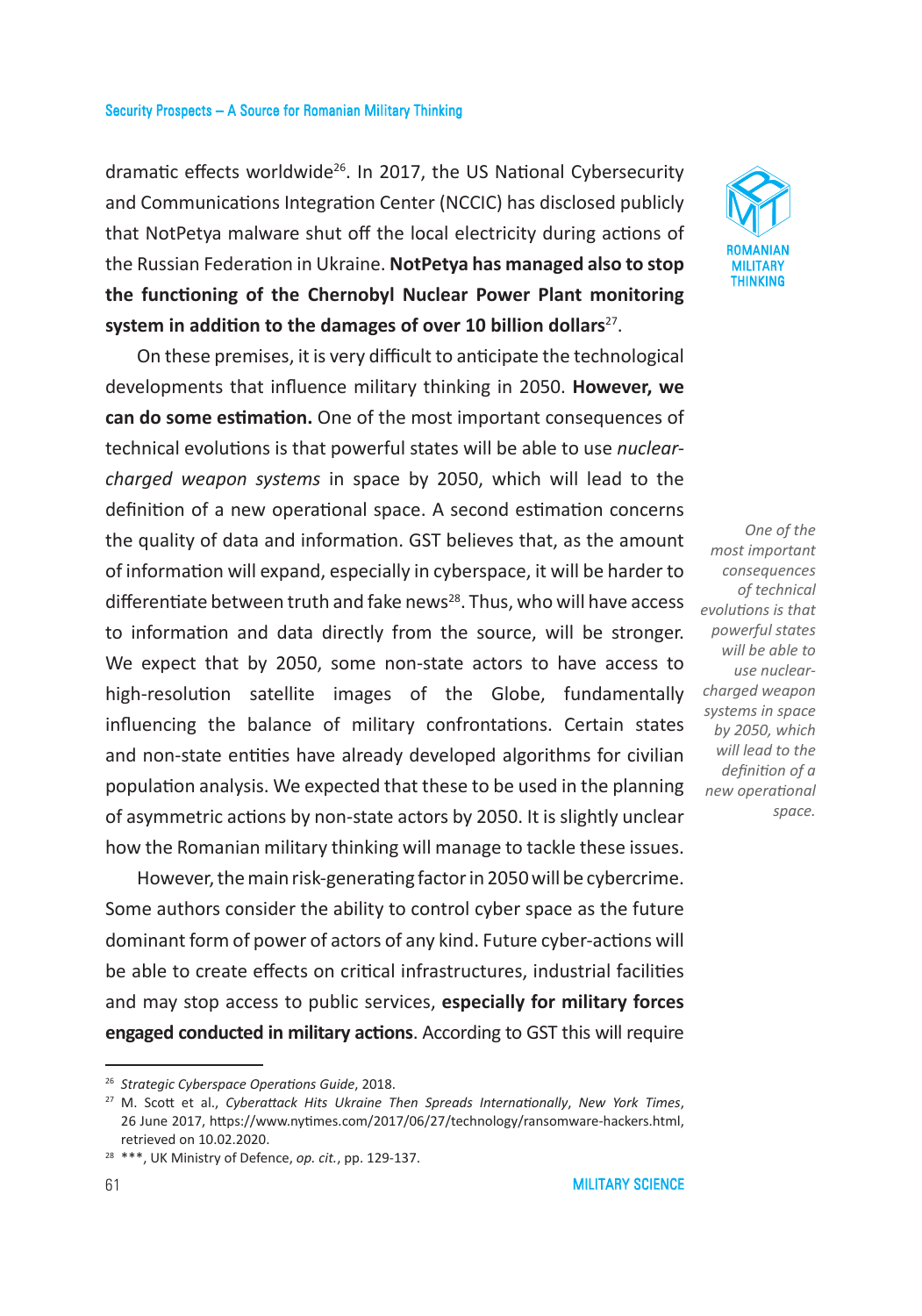

*The UN has managed to maintain its integrity and to remain an important player in world security, presenting its philosophy of peace building.* 

the development of a legislative and action framework that is more adequate to protect against cyberattacks $29$ .

## *(4) Expansion of the UN Security Council*

United Nations (UN) is – according to previous examples in history – the organisation that aims to preserve the status quo mentioned by the treaties following a war (in this case, the Second World War). The UN has managed to maintain its integrity and to remain an important player in world security, presenting its philosophy of peace building. The international practice and the researchers in the field question the success of the organisation due to its institutional capacity for reform and transformation, especially related to Security Council. In essence, the project of the UN Security Council remained partially anchored in the situation of 1945. Since its first meeting in 1952, the membership of the permanent members has remained unchanged (the five winning states of the war). The number of non-permanent members increased from six members to ten members elected for a two-year term. Therefore, the stakes of the reforms are aimed at increasing the portfolio of the permanent members as they have the right to veto. There are several interest groups promoting reform. According to the Ministry of Foreign Affairs, we can identify a number of four groups of states interested in the reform process<sup>30</sup>. They are listed in *table 1*.

| The group                                 | Total<br>number | Supplementary<br>permanent members                                                                         | Supplementary<br>non-permanent<br>members                                                           |
|-------------------------------------------|-----------------|------------------------------------------------------------------------------------------------------------|-----------------------------------------------------------------------------------------------------|
| G4 Germany,<br>Brazil, Japan<br>and India | 25              | Plus 6 members:<br>2 African states<br>2 Asian state<br>1 Latin America state<br>1 Western Europe<br>State | Plus 4 members:<br>1 African state<br>1 Asian state<br>1 SE European state<br>1 Latin America state |

<sup>29</sup> *Ibid*.

<sup>30</sup> The four groups were outlined according to the official data of the Ministry of Foreign Affairs, available in the article *Reforma Consiliului de Securitate ONU*, vezi https://www.mae.ro/ node/1589, retrieved on 12 February 2020.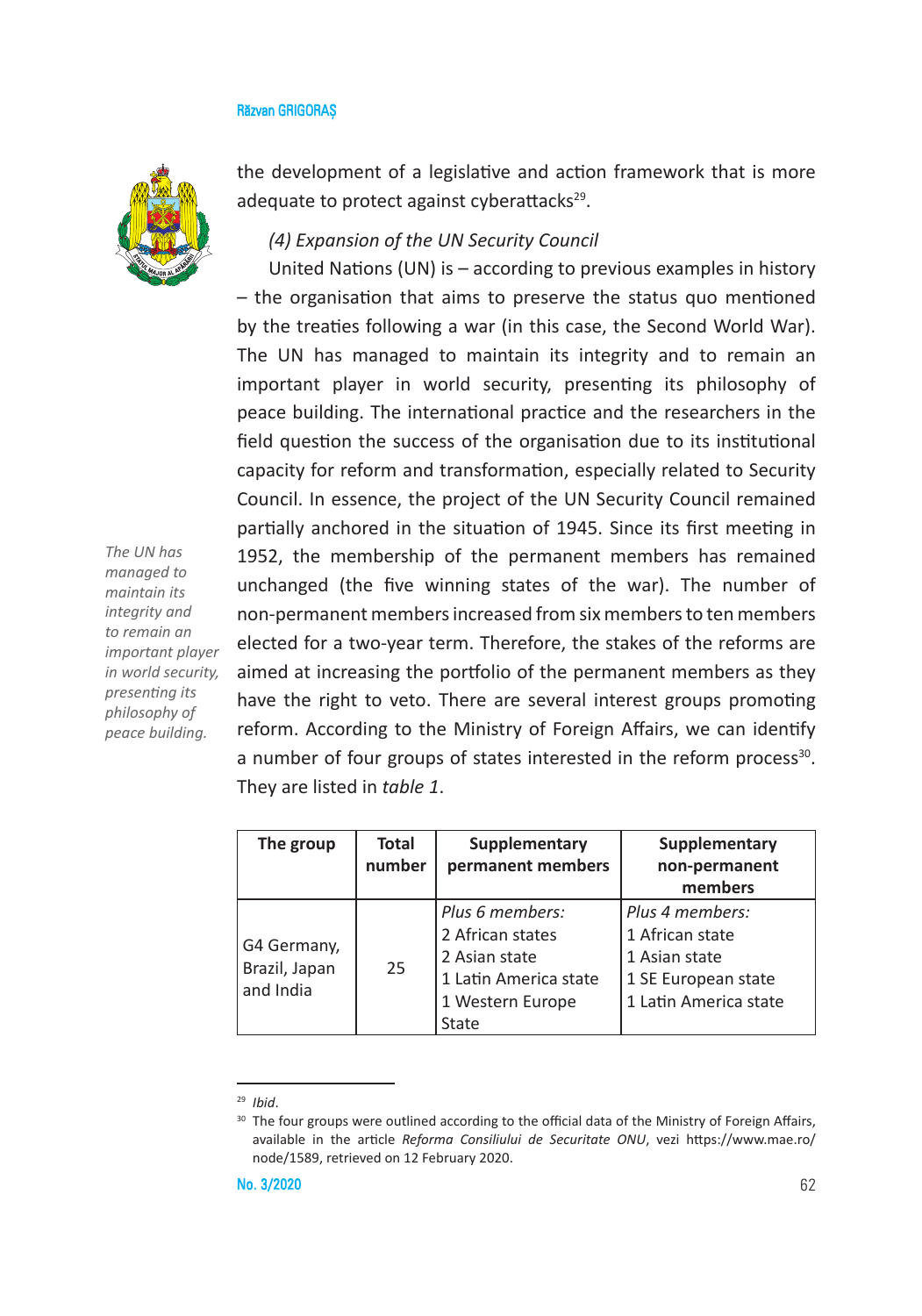### Security Prospects – A Source for Romanian Military Thinking

| The group                                                             | Total<br>number                      | Supplementary<br>permanent members                                                                         | Supplementary<br>non-permanent<br>members                                                                                         |
|-----------------------------------------------------------------------|--------------------------------------|------------------------------------------------------------------------------------------------------------|-----------------------------------------------------------------------------------------------------------------------------------|
| Unity for<br>Consensus<br>Italy,<br>Argentina,<br>Pakistan,<br>Mexico | 35                                   | Total remains the<br>same.                                                                                 | Plus 20 members:<br>6 African states<br>5 Asian states<br>4 Latin America states<br>3 Western Europe states<br>2 Se Europe states |
| African Union<br>(Ezulwini<br>Consensus)                              | 26                                   | Plus 6 members:<br>2 African states<br>2 Asian state<br>1 Latin America state<br>1 Western Europe<br>State | Plus 5 members:<br>2 African states<br>1 Asian state<br>1 SE European state<br>1 Latin America state                              |
| Group of the<br>21                                                    | Promoting only change in procedures. |                                                                                                            |                                                                                                                                   |



*The global system of alliances ensures the distribution of power between the actors of international relations, being a marker of peace and conflict. The historical experience of two antagonistic blocks of allies is crucial in this regard. Moreover, today's world has outgrown the bipolar paradigm of the Cold War and become multipolar.* 

Table 1: Interest groups correlated to revision the UN Security Council<sup>31</sup>

We believe that growing the number of permanent members of the Council may increase the positive perception of international actors about the UN and may limit their revisionist actions. **This factor influences the Romanian military thinking from a fundamental perspective.** The UN Security Council regulates the pulse and intensity of the interventions and determines the global framework for interpreting security. For this reason, the lack of consensus on Security Council reform (especially permanent members) will certainly encourage revisionist attempts to address the international status quo. Therefore, the assurance of national security will be directly affected, by stepping into a new phase that is heading towards conflict.

### *(5) Redefining the global system of alliances*

The global system of alliances ensures the distribution of power between the actors of international relations, being a marker of peace and conflict. The historical experience of two antagonistic blocks of allies is crucial in this regard. Moreover, today's world has outgrown

<sup>&</sup>lt;sup>31</sup> Credit: the author.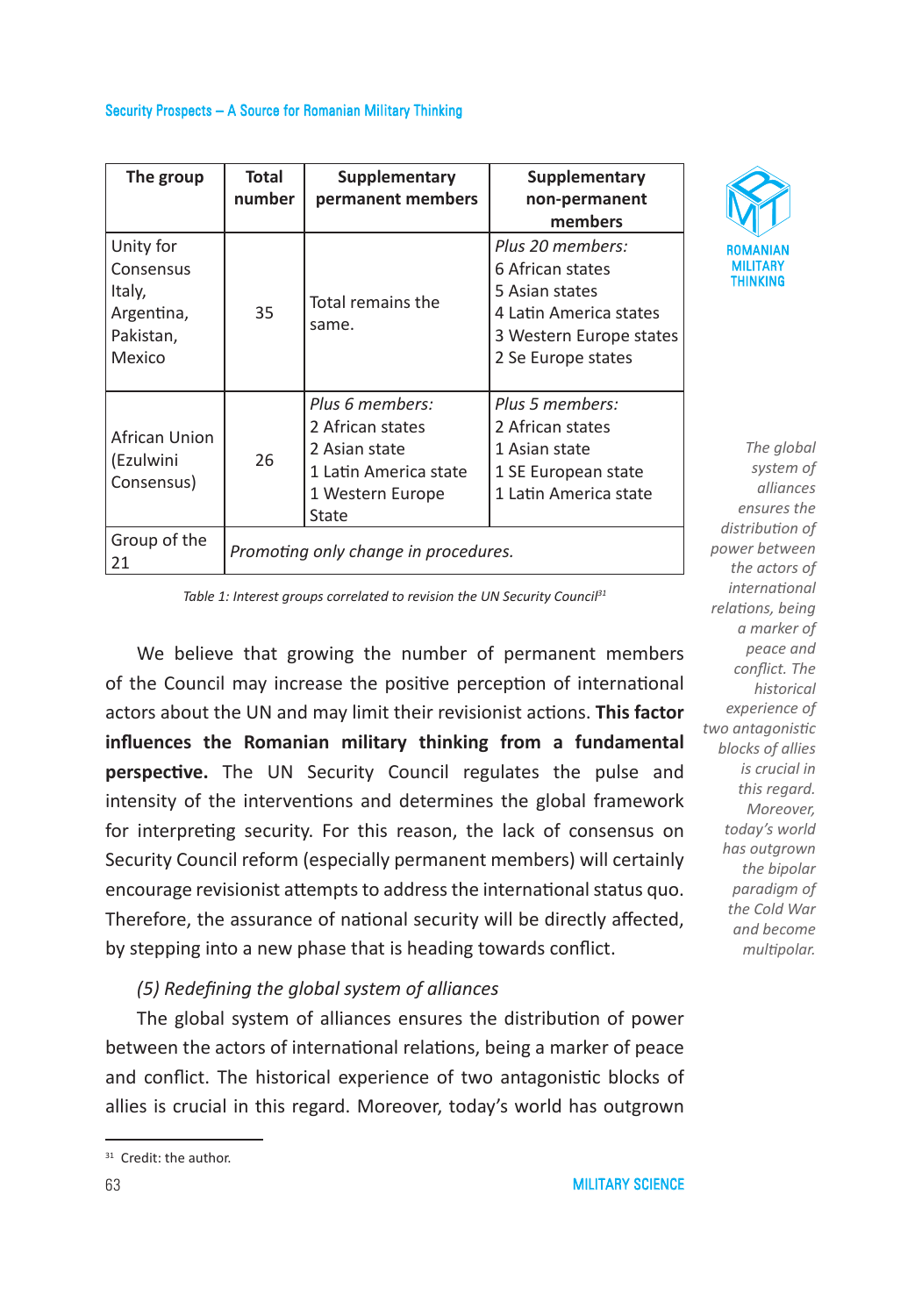

*Redefining the global system of alliances will definitely cause changes in the extent of the technical endowment, in the procedures but also in the organisation of the Romanian military system. The geographical position of Romania has demonstrated throughout history that the redefinitions of the membership of various alliance systems have not had a positive dynamic contribution on national security.*  the bipolar paradigm of the Cold War and become multipolar. Some authors consider multipolarity an intermediate step towards a new bipolarity and examine the growth of China or India in relation to the US32. Those authors place China or India in a potential challenger for the US after 2040. For this reason, any alliance system that includes China or India becomes, in turn, a marker of possible conflict. Therefore, by 2050, a balanced distribution of power between the US, China, the Russian Federation, India, Japan and the European Union is desirable. The transformation of the European Union project into a more solid one, with a larger federal substance, becomes a nexus of the 2050s. The cultivation of the exchange of human, material and economic resources represents a bandage for the possible conflictual elements. 2050 brings a *"no go area"* for a possible alliance developed along the axis **China-India-Russian Federation** and a series of *"named area of interest"* regarding the **strengthening of the European Union and the Transatlantic Partnership**. The enlargement of the Alliance and of the European Union is necessary for the foundation of a viable international strategic position of all the countries. The dual foreign policy game of some state actors within these organizations cannot have positive consequences at international level.

**This fac t or influences the Romanian military thinking** from a fundamental perspective. Redefining the global system of alliances will definitely cause changes in the extent of the technical endowment, in the procedures but also in the organisation of the Romanian military system. The geographical position of Romania has demonstrated throughout history that the redefinitions of the membership of various allianc e systems have not had a positive dynamic contribution on national security. From the point of view of the Black Sea exit, Romania

<sup>32</sup> In t h is respect, we should mention H.P. Pant, *Contemporary Debates in Indian Foreign and Security Policy*, New York: Palgrave Macmillan, 2008. He considers India as a potential challenger for the SUA. Another analysis that must be taken into account is the one conducted by G.J. Ikenberry, *The Future of the Liberal World Order: Internationalism after America*, *Foreign Affairs* 90(3), 2011, http://www.eastlaw.net/wp-content/uploads/2016/09/Futureof-Liberal-world-order-90ForeignAff56.pdf, retrieved on 12 February 2020. He sees China as a potential challenger for the USA. This idea is also embraced by H. Kissinger, in *On China*, The Penguin Press, New York, 2011.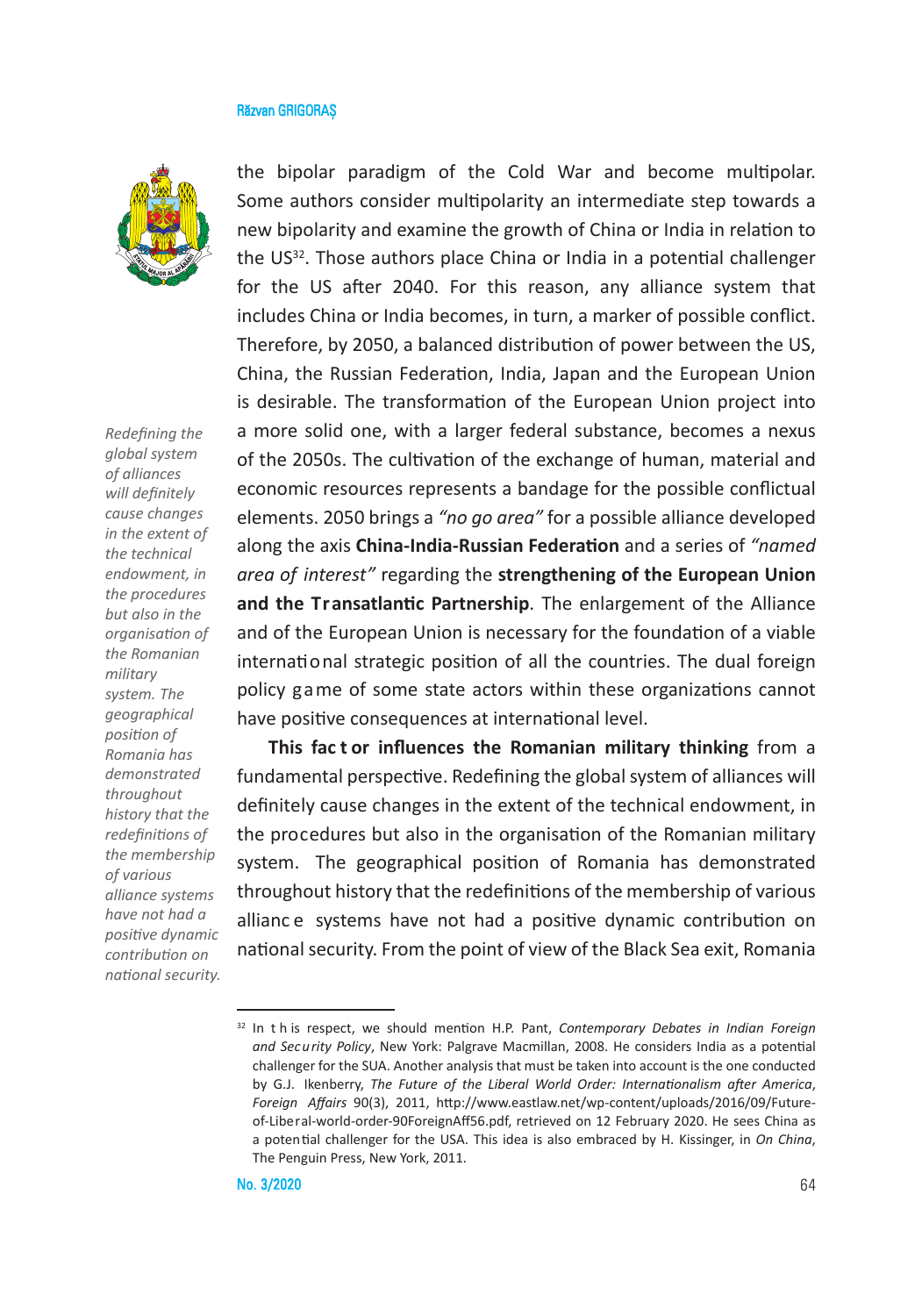becomes a *sui-generis* state of the North Atlantic Alliance and of the EU. Against the backdrop of Turkey's cryptic game in the region, as well as the actions of the Russian Federation, Romania's road to 2050 must be predictable for the current allies, but even more consistent in terms of a sustainable European project. Defining regional projects (such as B9) only strengthens the strategic position of our country. The military technique will have to keep up with the innovations in scientific research in the Allied community. This will prove unlikely to be achieved at the level of 2050, if European defence initiatives will not gain strength and the EU will not identify concrete ways of providing domestic insurance.

# **CONCLUSIONS ON THE ADAPTATION OF THE ROMANIAN MILITARY THINKING**

Essentially, the anticipation represents a mobile through which the Romanian military thinking can create the basis of Romania's securitisation in 2050. Even if we shall define security with other landmarks in 2050, this concept will remain the dome under which citizens manage to make a living, feeling in safety. For this reason, the Romanian Army will have to adapt and find solutions to fulfil its missions.

This article has presented the main factors that will have an impact on national security in 2050, in order to draw some lessons for the Romanian military thinking. Probably one of the most important issues to tackle with is the transition towards an ecological (post-petroleum) society. This will happen against the increased pollution and the precariousness of fresh water resources. The interactions of the two factors will create the premises for profound changes in Romania, from technological adaptation to adapting the day-to-day life.

**MILITARY SCIENCE** 65 **The Romanian military thinking** will have to react and support Romania's energy security. At the same time, it must prepare the military technological adaptation and downsize the carbon footprint of military actions. The final effect will have a tripartite structure, aimed at (1) ensuring national energy independence, (2) protecting the critical infrastructures involved in the energy production



*The Romanian military thinking will have to react and support Romania's energy security. At the same time, it must prepare the military technological adaptation and downsize the carbon footprint of military actions.*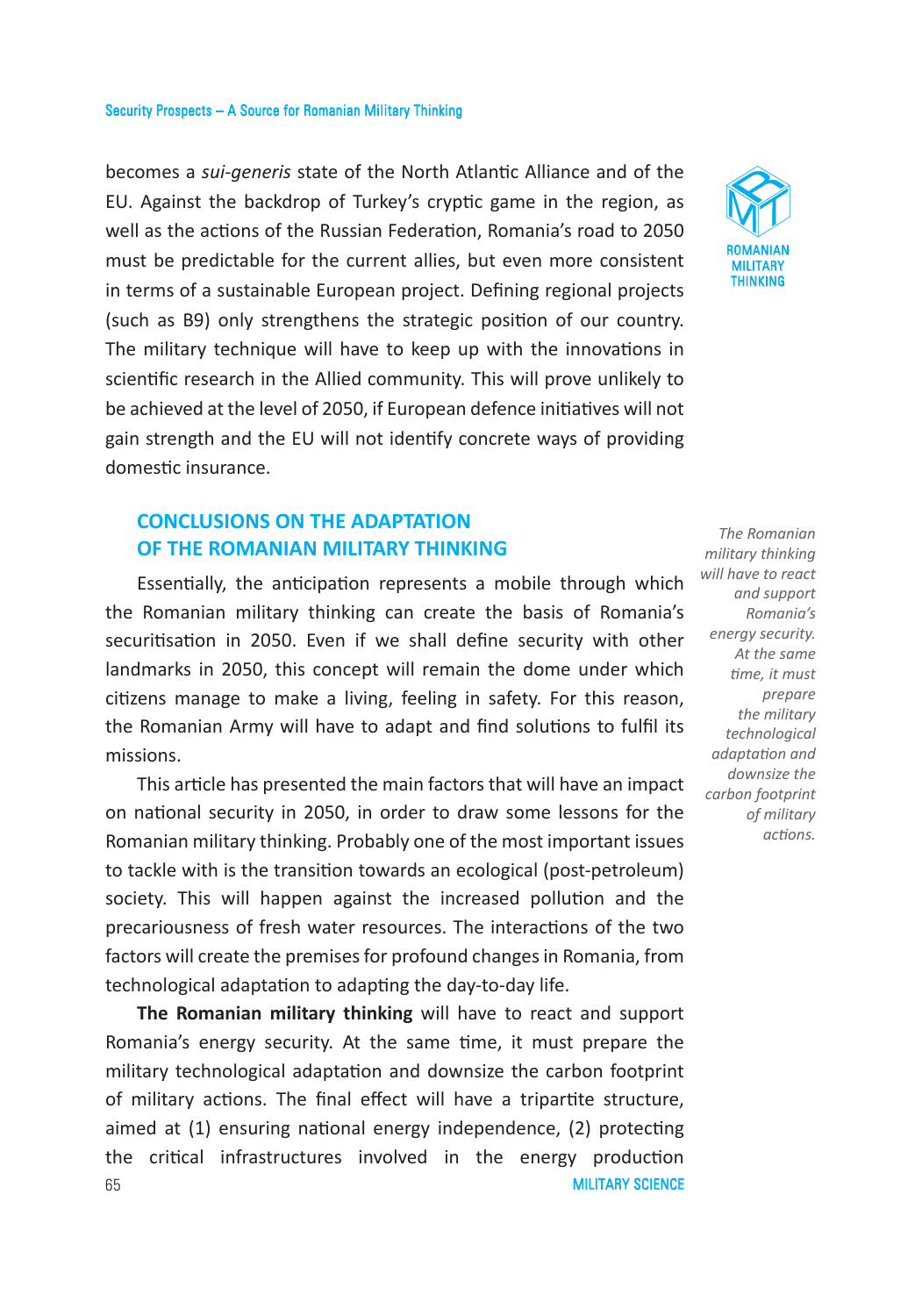

*The Romanian military thinking will have to find solutions to cope with the expansion of the networks that will allow the monitoring of all the specific elements of the training environment or the modern battlefield, from individual performances to deepest threats.*

or distribution process, and (3) preventing social upheavals because of the precariousness of fresh water resources.

From our point of view, technological innovations represent the most disruptive factor to anticipate in the Romanian military thinking. Although innovations will profoundly transform our society, it is not clear at this time when and if they will truly trigger a new **revolution in military affairs**, as the **machine-gun appearance** did, for example.

However, it is certain that, in this very moment, serious steps are being taken to apply a new concept – the Internet of Things – that **can become the engine of this revolution**. Connecting all devices to an integrating platform, based on 5G speeds, will create the foundation for cascading effects, both positive and negative. The major opportunities of the IOT-5G binomial will allow the increased awareness and sensorisation of the modern combat environment. There are also negative effects, including increased vulnerability to cyber-attacks. Considering that some entities have already developed algorithms for civilian population analysis and that they will also have access to detailed maps through various satellite platforms, this will turn them into feared enemies. Therefore, the Romanian military thinking will have to find solutions to cope with the expansion of the networks that will allow the monitoring of all the specific elements of the training environment or the modern battlefield, from individual performances to deepest threats.

At the same time, the Romanian military thinking will have to counteract the new **possibilities of designing the force in military actions** (cosmic space, cyber space, air space – with reference to drones and drone swarms). A balance will be needed between military technological investments and the cultivation of a specific alliance system. For this reason, the redefinition of the global system of alliances or the UN Security Council will definitely determine changes in the extent of technical endowment, in the procedures applied in times of crisis but also in the organisation of the Romanian military system. Integrating cyber actions into current operations is one of these changes.